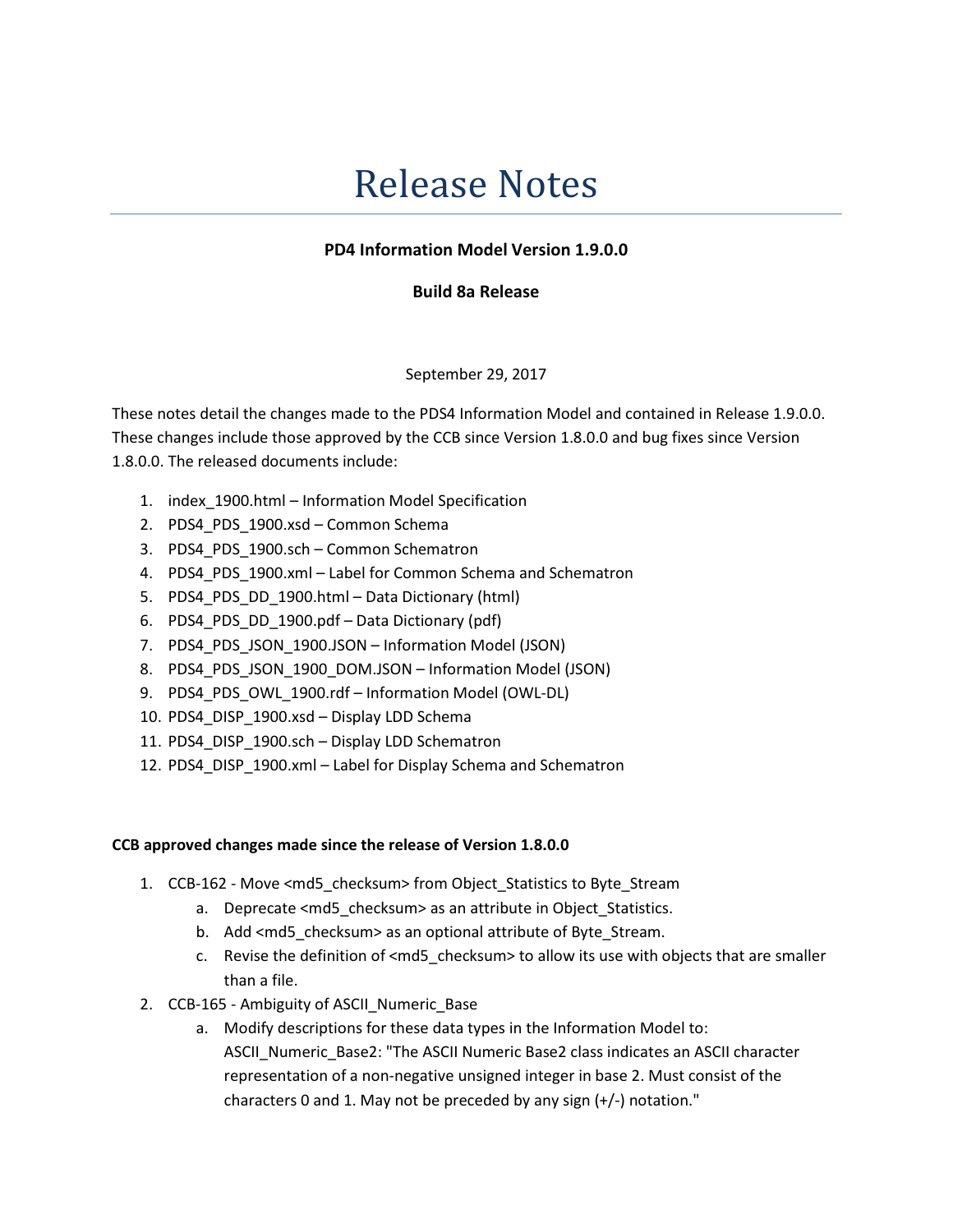- b. ASCII\_Numeric\_Base8: "The ASCII Numeric Base8 class indicates an ASCII character representation of a non-negative unsigned integer in base 8. Must consist of the characters 0 through 7. May not be preceded by any sign (+/-) notation."
- c. ASCII\_Numeric\_Base16: "The ASCII Numeric Base16 class indicates an ASCII character representation of a non-negative unsigned integer in base 16. Must consist of the characters 0 through 9, and A through F or a through f. May not be preceded by any sign (+/-) notation."
- 3. CCB-166 Deprecate bit\_mask from IM
	- a. Deprecate bit mask in the Object Statistics class.
- 4. CCB-171 Split hardware-compatible ASCII numeric types from the unbounded
	- a. Change the basetypes of ASCII Integer and ASCII NonNegative Integer. Ensuring that the new basetypes validate the requirements expressed by Table 5A-3 correctly.
	- b. Clarify the definitions of ASCII\_Integer, ASCII\_NonNegative\_Integer, and ASCII\_Real, set minimum/maximum value ranges, and use stricter XML Schema base types.
- 5. CCB-172 Add movie format(s) to list of acceptable documents.
	- a. Add "MPEG-4" to the list of values for Document File:document standard id with the description "The Document\_File is governed by the standard Moving Picture Experts Group (MPEG), ISO/IEC 14496-14, 14496-10 and 14496-3 subject to the restrictions laid out in the Document Products section of the PDS4 Standards Reference."
- 6. CCB-176 Update Node names in the IM
	- a. Change the node names for from "Planetary Rings" to "Ring-Moon Systems" and "Imaging" to "Cartography and Imaging Sciences Discipline".
- 7. CCB-178 Internal Reference Implementation
	- a. Define two new data types, ASCII Local Identifier and ASCII\_Local\_Identifier\_Reference.
	- b. The XML Schema base types are xs:ID and xs:IDREF respectively.
	- c. Change the data types of the attributes < local identifier> and <local\_identifier\_reference> to ASCII\_Local\_Identifier and ASCII\_Local\_Identifier\_Reference respectively.
	- d. Deprecated <DD\_Association.local\_identifier> and added <DD\_Association.identifier\_reference> to allow references within the local namespace and also external namespaces. (Bugfix after node testing.)
- 8. CCB-179 In PDS4 'pds' namespace, use ASCII NonNegative Integer where value must be  $>=0$ 
	- a. For attributes that currently have a data type of ASCII Integer and a minimum value of zero (0), change the data type to ASCII\_NonNegative\_Integer.
- 9. CCB-180 Clarify whether namespace abbreviation in labels must correspond to namespace id
	- a. Update, document, and post the Namespace Registry.
	- b. LDDTool already ensures that the namespace prefix is identical to the namespace id in the generated XML Schemas.
- 10. CCB-181: Clarify whether newlines are allowed in PDS DSV 1 (L.Nagdimunov)
	- a. No IM changes specified or implemented.
- 11. CCB-182 Clarify whether CDATA is allowed